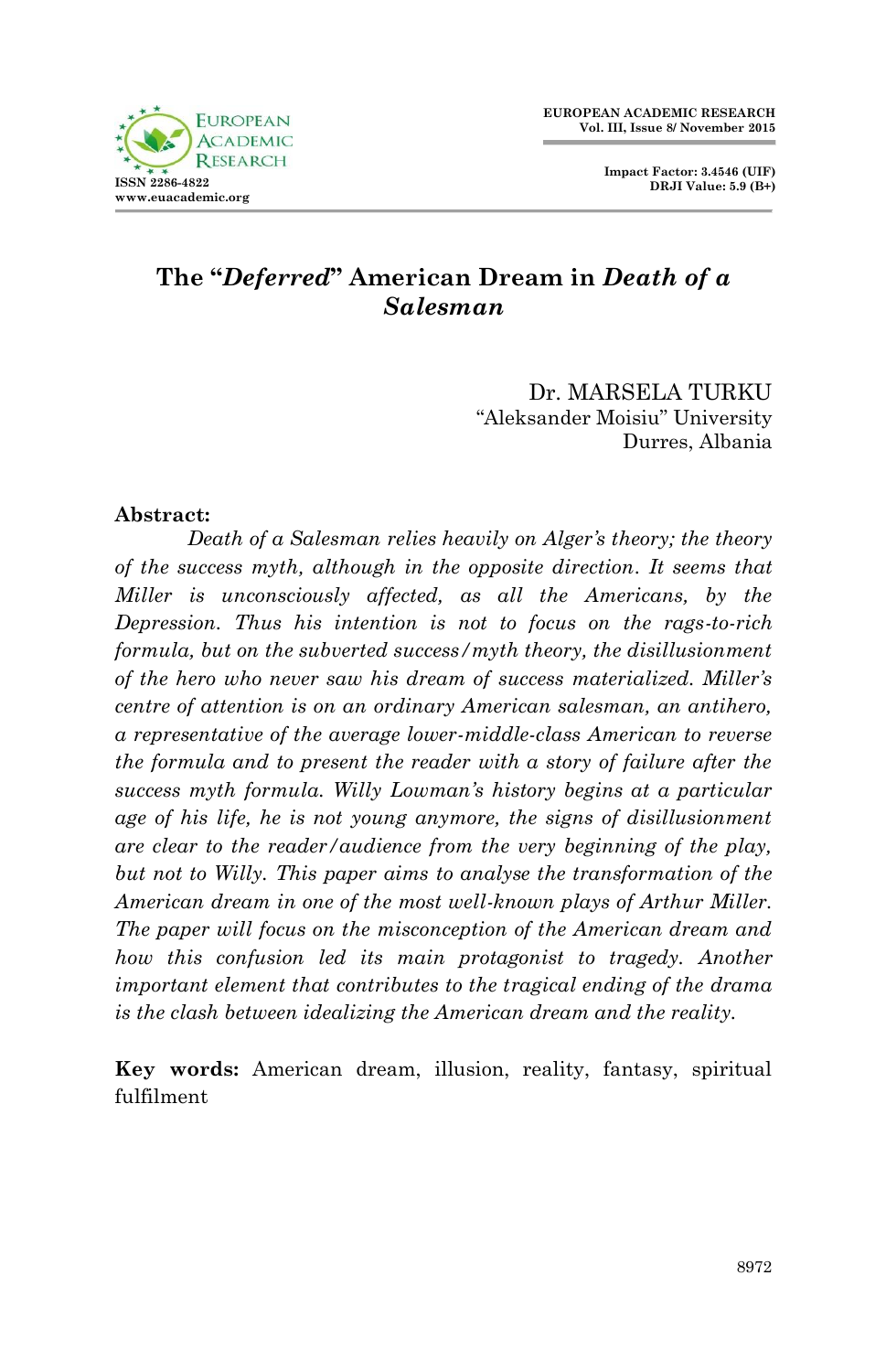"*But what happens to a dream deferred? Does it dry up Like a raisin in the sun? Or fester like a sore And then run?" (*Langston Hughes)

### **I. INTRODUCTION**

Different studies of *Death of a Salesman* almost always spotlight the confusion deriving from the transformation of once promising agrarian American dream into an urban nightmare and the high hopes or false values that the American society had imposed. Miller's indictment of this venal society and American dream brings through the main character Willy Lowman who on the verge of death tries to justify his past and present choices, the life and dreams he had chosen for his sons and wife, his values and moral, calls the attention of the readers and audience even after sixty-two years from its first performance (1949). At this point one cannot help questioning: "Why did this personal drama have such an influential power and survive through generations and different cultures?!" It could not be only for the self-delusions and failure of achieving the American dream, or for the death of a salesman. The play"s success in virtually all societies shows that it is something more than just a dramatization of the American dream, its corruption and coercions. This human drama powerfully portrays the human dilemma and discrepancy between who we really are and what we think we are, between what we deserve and what we achieve, between what we dream and what the reality offers us, but above all, it "presents the anxieties of a culture which had exchanged an existential world of physical and moral possibility for the determinisms of modern commercial and industrial life [...] The dislocations of Willy's private life – discontinuities which open up spaces in familial relationships no less than in memory and experience – are equally those of a society chasing the chimera of material success as a substitute for spiritual fulfilment" (Bigsby 1984; 174). This personal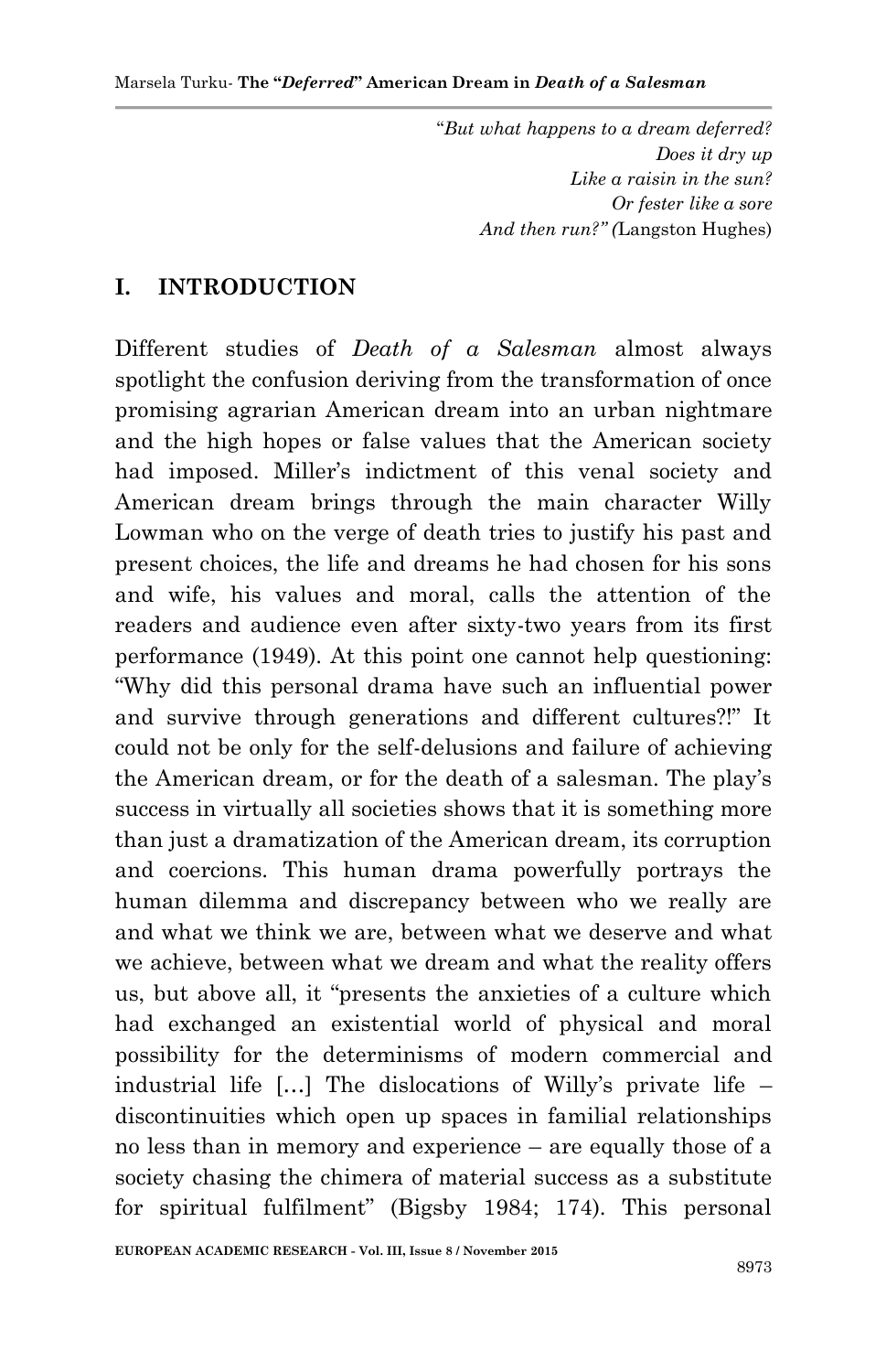drama takes enormous dimensions when we try to impose on the people close to us our own vision of things, our own dreams and ambitions without ever questioning if what we have chosen for them really fits with their own dreams and their own world and involuntarily they become the victims, like Biff and Happy.

According to Centola (1993; 24) the most powerful element that grips the play"s audiences around the world, not just people who are culturally or ideologically predisposed to embrace the American Dream, is the facility to understand the anguish that derives from "being torn away from our chosen image of what and who we are in this world." *The image of failure, isolation and "being torn away" is* encompassed throughout the play in two dimensions- the dream world of the success myth with its merging of the past triumphs, indications of glory to come, glimmering possibilities contrasted with family dreams in the actual world of a small, and brick-enclosed house in Brooklyn. To achieve this amalgamation, Miller uses an expressionistic setting, a skeletonised house which symbolizes the encroachment of urban economics on the family, "onedimensional" roof surrounded on all sides by a "solid vault of apartment houses." The walls of the house are cut away to permit free passage to the personae in dream and reminiscence sequences. This device, along with changes in lighting, allow for a condensation of time so that the life of the family can be encompassed by the action. This expressionistic technique – the use of typical personae, a symbolic setting, and mobility in time- allows the playwright to express the salesman"s dream and experience in the context of the dream. (Martine 1979; 28)

## **II. A DREAM WITHIN A DREAM**

But what is Willy"s dream? What does American dream itself mean? In an influential early review of Miller's play, Harold Clurman staked out this critical position: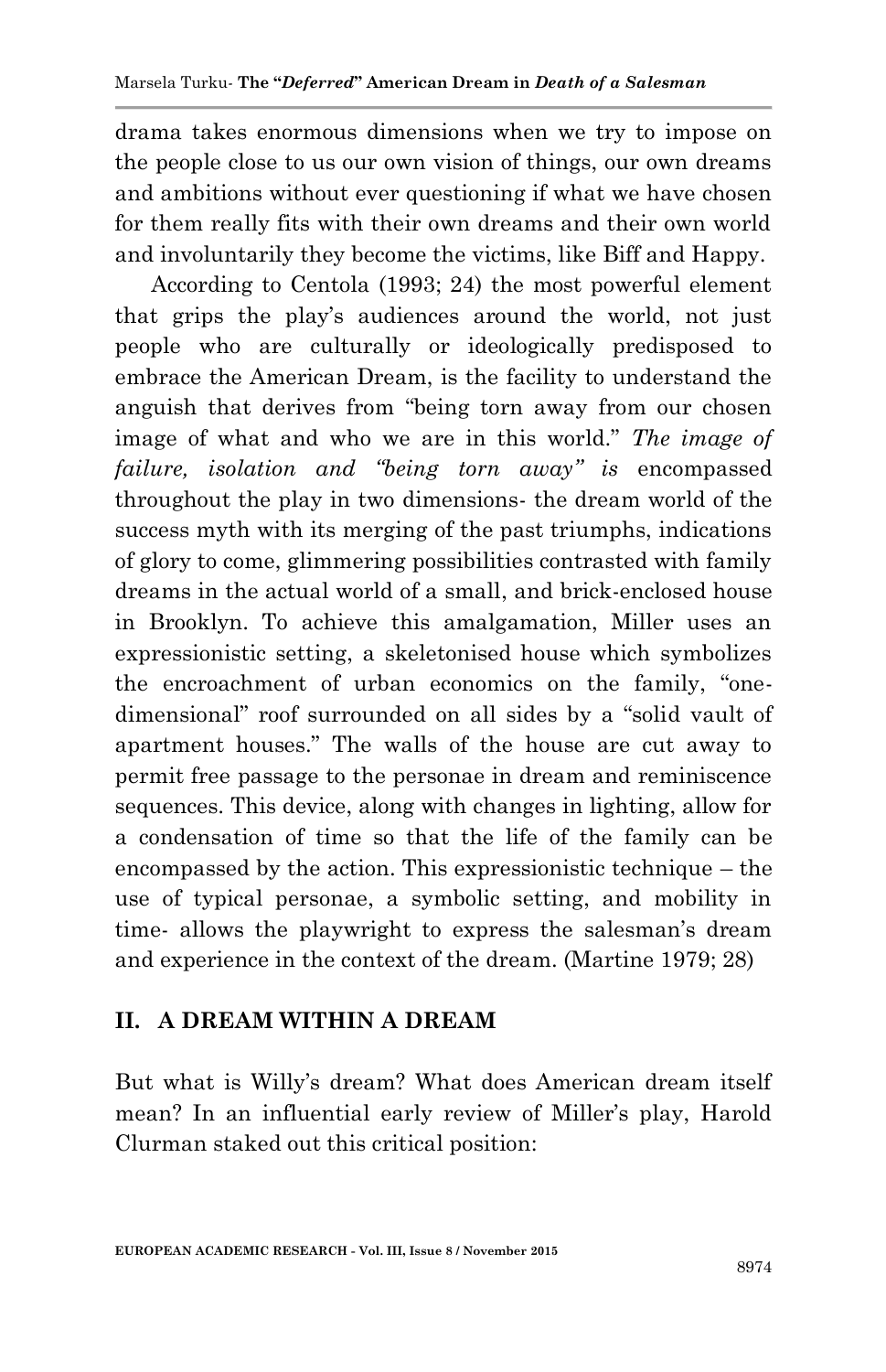Death of a Salesman is a challenge to the American dream. Lest this be misunderstood, I hasten to add that there are two version of the American dream. The historical American dream is the promise of a land of freedom with opportunity and equality for all. This dream needs no challenge but only fulfilment. But since the Civil War, [. . .], the American dream has become distorted to the dream of business success. (1958: 212-213)

Thus, Willy desperately chases "the American dream" of business success, economic stability, respectable social status, happiness, beautiful family etc., but the harder he fights the more desperate and senseless this fight seems. Miller is careful in presenting the hollowness of this dream, the pointless efforts of becoming someone you are not and the impossibility of attaining something that is a mere illusion. Willy"s American dream resembles the green light that Gatsby sees at the end of Daisy"s dock, a light that revives his hopes, whereas the imaginary conversations of Willy with Dave Singleman and Ben help him to keep alive his hopes. However, what Willy seems not to understand and is even confused about is how to get his dreams materialized. Willy as a product of the American society and the Alger success myth theory, is convinced that what is essential in achieving his dream are personality traits, acquaintances and "the man who makes an appearance in the business world, the man who creates personal interest, is the man who gets ahead" (Salesman, 146). So badly obsessed was Willy with personal appearance that he tries to inflict his confusing ideas to his sons and even to Ben:

> It's not what you do Ben. It's who you know and the smile on your face! It's contacts, Ben, contacts! The whole wealth of Alaska passes over the lunch table at the Commodore Hotel, and that's the wonder of this country, that a man can end with diamonds here on the basis of being well-liked. (86)

"…. personality always wins the day…" (151)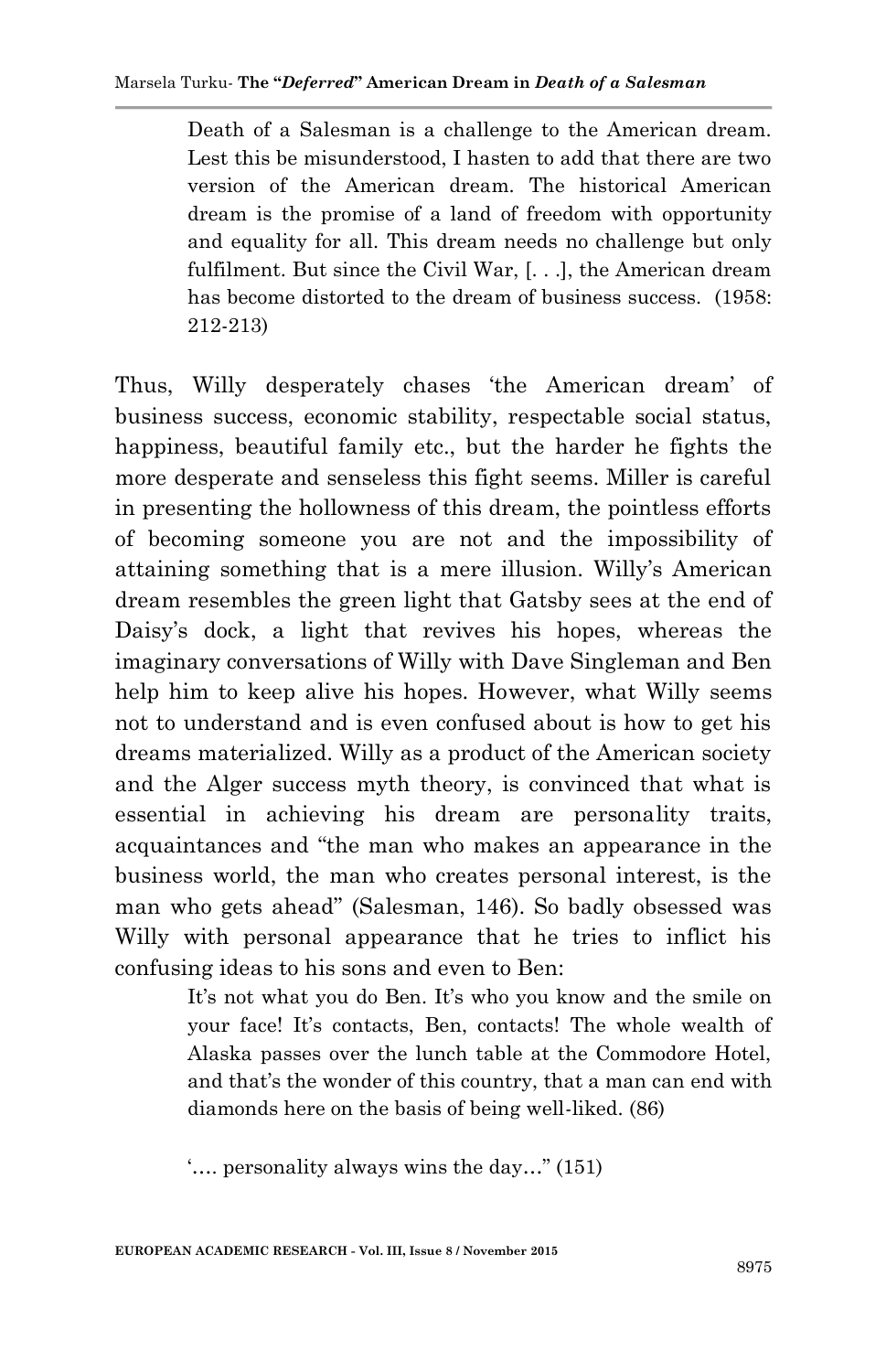Willy, like many others in his society, fails to understand the banality in such clichés. It seems that by passionately repeating these phrases he is trying to assure himself that what he has done was the right thing, he has made the right decisions and not wasted his life in vain. The disparity between the hollowness of his words and the passion with which he utters them also expresses his inadequate understanding of *fatherhood, salesmanship and success.* 

The product of his confusion is conceived in his relationship with the people that surround him. He is a confused salesman who tries to follow his idols of success Ben, Dave Singleman and Biff, all of them had talents that he could not possess. Biff was surrounded by admiring classmates, at The Ebbets Field game; Dave Singleman, at the end of his life, was surrounded by the affection of the customers and the salesmen, whereas Ben was surrounded by the mystery of his enterprise and wealth. Ben embodies more than just the image of success in Willy"s mind, he represents the road not taken, the lost chance and in many ways, Willy's alter ego. Both Ben and Dave are undeniably embodiment of the American dream to Willy, although each of them represents a different type of this dream and diametrically opposed value systems (Porter 1969; Centola 1993). Willy considers these figures (Ben, Dave, Biff) mythological projects of his own needs and his social values. This has two consequences in Willy"s personality and life: first the way to achieve success remains a mystery to him. He was unable to understand how to attain success and wealth. Anytime he asks Ben, the only response he gets is the formula: "When I was seventeen I walked into the jungle, and when I was twenty-one I walked out. And by God I was rich" (157). The second consequence that derives from this mythological projection affects Willy"s relationships with down to earth people like his wife Linda and his friend Charlie. None of them can deeply influence Willy"s beliefs. The only thing they can offer Willy is support, friendship, advice and even economical sustain as Charlie usually does. But these are not enough to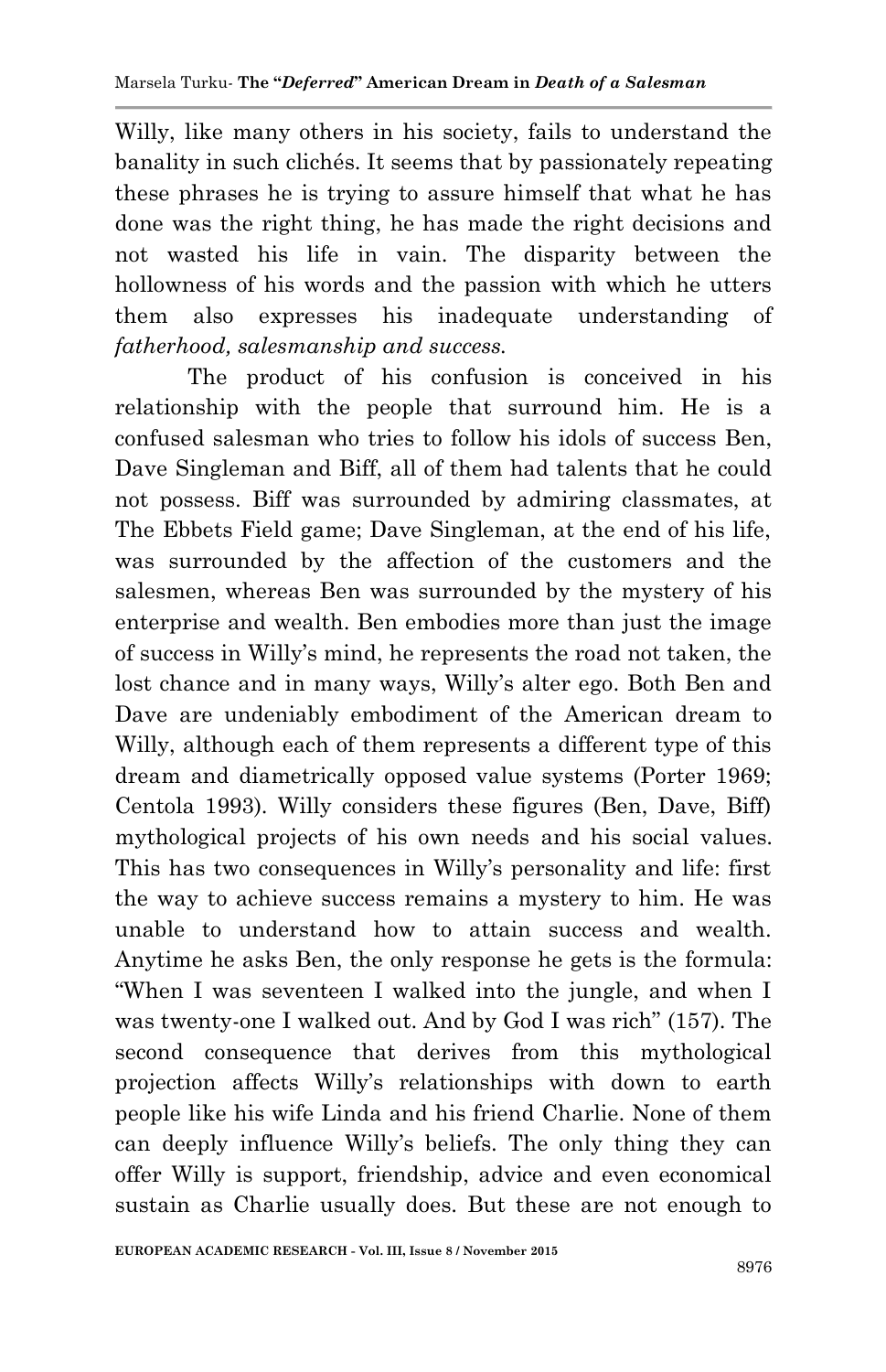help Willy make his American dream come true, thus the consequences are loneliness, frustration and ultimately despair. (Centola 1993; Porter 1969; Jacobson 1975)

Willy"s confusion is even more evident in his profession as a salesman. His attempts to confluence the personal with the professional seal his doom. Instead of acting like one who understands business and the demands of the business world, he often exchanges family love with business success, or material success as a sign of blessing and family rewarding. This attitude is evident in Willy"s conversations with Howard Wagner when he tells him about a time when a salesman could earn a living and enjoy "respect," "comradeship," "gratitude." "friendship," (180-181). Willy"s wrong attitude is also obvious in his conversations with Ben. Unlike Willy, Ben is successful in the modern business world. He is realistic and has no illusions about personality winning traits or friendship, or the right contacts or values. His motto is: "Never fight fair with a stranger, boy. You"ll never get out of the jungle that way" (158). Ben"s attitude to business and his indifference towards others confirms Howard Wagner's theory that "business is business" (180). Although Willy respects Ben for his achievements, he rarely does what he advises. In his eyes Ben is the ruthless capitalist who repudiates any kind of values that Willy treasures and associates with his romanticised view of family and success. Instead he can easily find the family values and success in the idealized figure of Dave Singleman who according to Willy embodies the successful formula that business transaction can be made by people who love and respect each-other. The legend of Dave Singleman so strongly impresses Willy that till the end he is stubborn on the idea that success results from "who you know and the smile on your face! It's contacts . . . being liked" (184) that guarantee a profitable business. Willy clings to the illusion that he can become another Dave Singleman- in itself an impossible task since no can become another person, a fact underscored by the name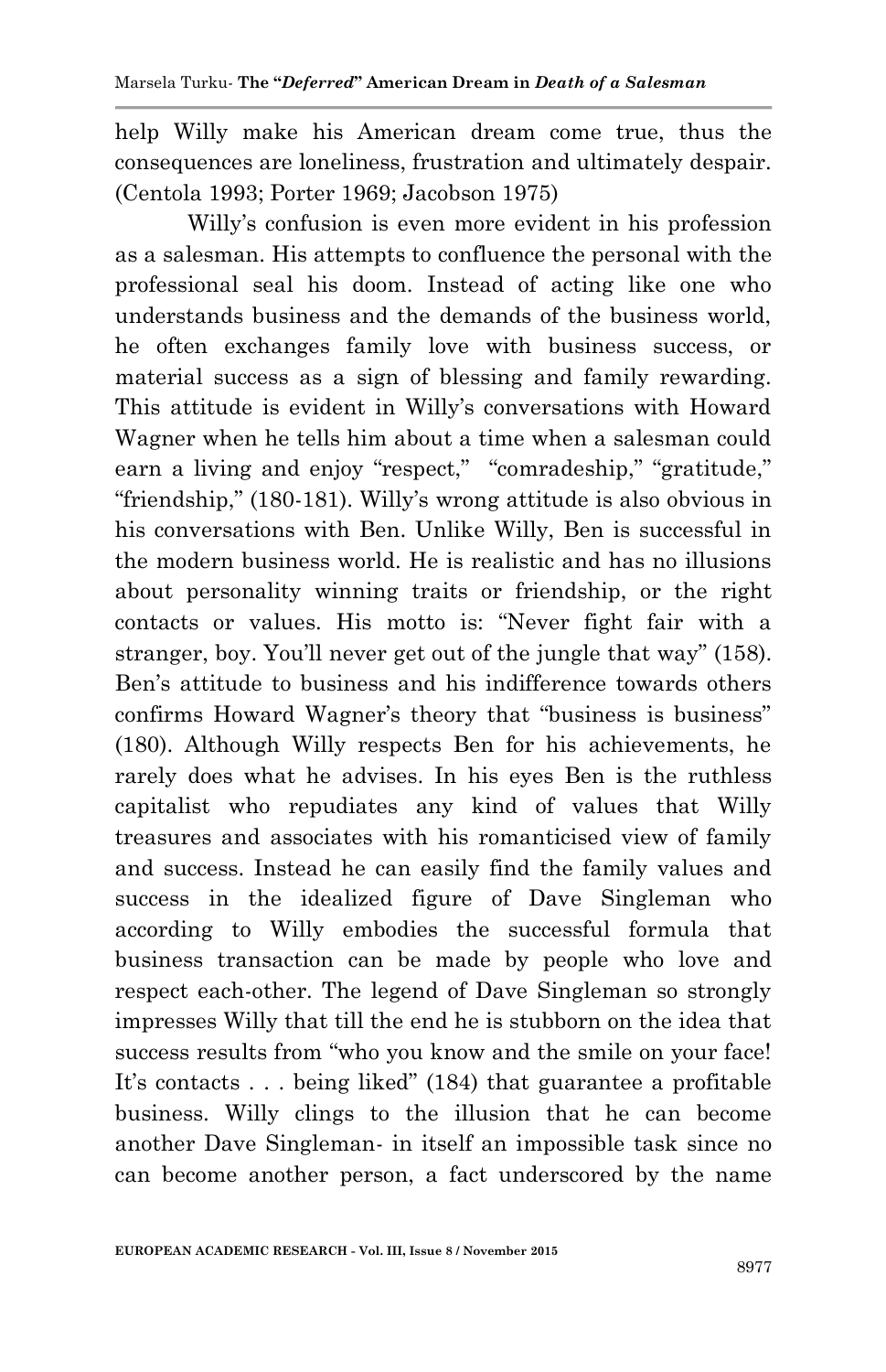*Singleman*, which (implies) individual uniqueness" (Centola 1993; 32).

The third affiliation and the most important to reveal the transforming American dream is Willy"s relationship with his family members. Willy's assumption that prominence can help to achieve the American dream led all of the Loman family to lie and live a lie. Willy returns home from a business trip exclaiming, "I'm tellin', you, I was sellin' thousands and thousands, but I had to come home"  $(147)$ . Happy's need to be number one and resemble the merchandise manager led him to envy the position of those above him and achieve a deceitful sort of celebrity by taking bribes and seducing "gorgeous creatures" but these pseudo-forms of prominence do not help him to attain his American dream. Biff does not follow his father's model; he rebuffs it, by rejecting even the illusion of the American dream. He surrenders his opportunities for a prominent adulthood by refusing to repeat a mathematics course after he has found his father with a woman in a hotel room. The intense pressure applied by the father, and his experience of failure and theft settles him in a final sense to his life of simple work, food and leisure without expectations of fame and illusions about who he was.

# **III. CONCLUSIONS**

Miller challenges the myth of success formula, the rags to rich dream, and presents the audience with a history of failure in the long line of successes. Willy"s dreams are mainly nourished by the distorted American dream that compelled people to change personal success with material success. In addition, Miller examines the fall of Alger's success myth in modern society through Willy's restless and uneasy psychological aspect. Furthermore, he criticizes the modern society as well through the emptiness and vainness of the twentieth-century view on success by presenting a satire on the American dream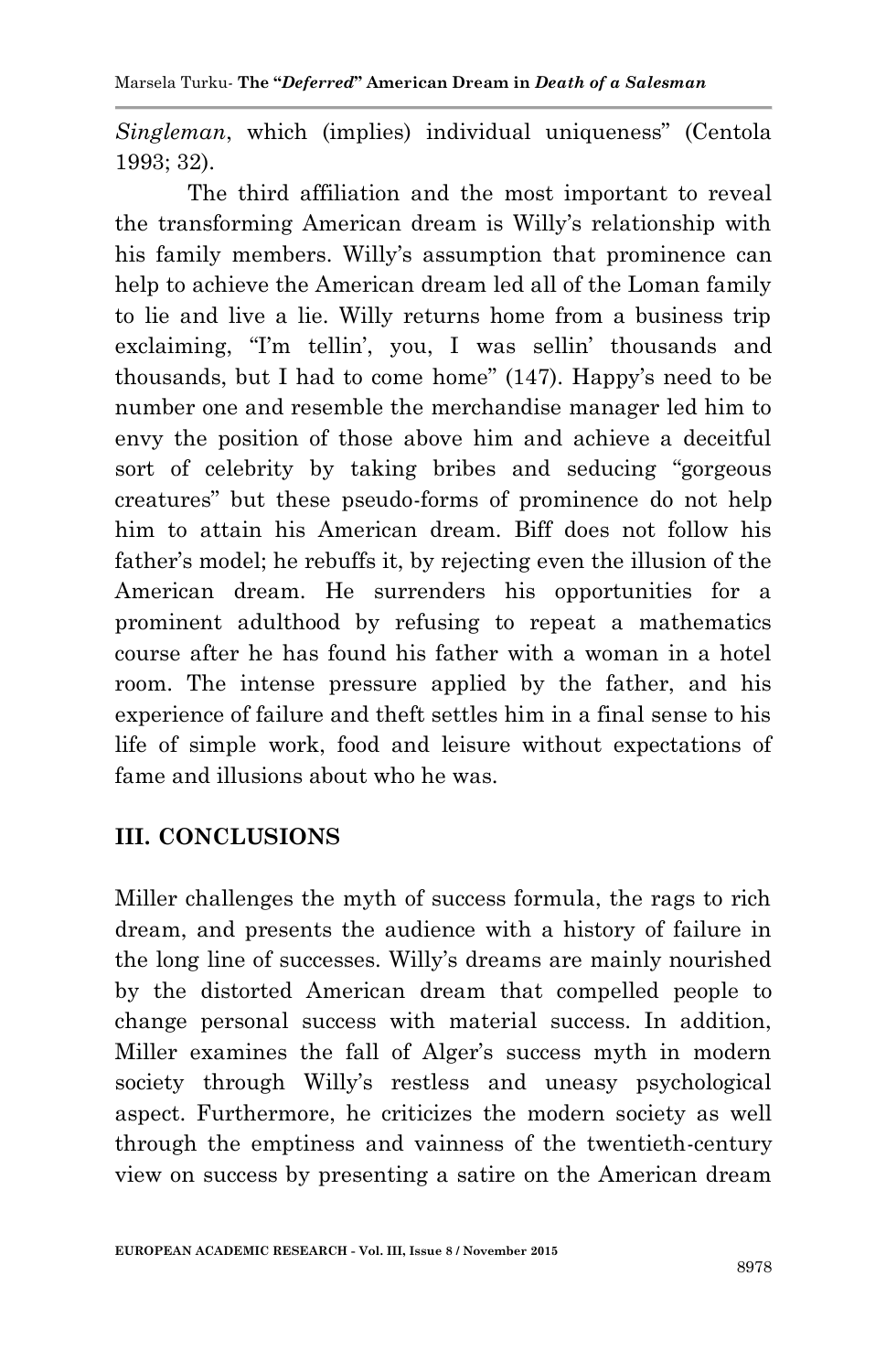of success through the sufferings and disintegration of an American middle-class family.

#### **REFERENCES**

- Bigsby, C. W. E. 1984. *A Critical Introduction to Twentieth Century American Drama*. Great Britain, Cambridge University Press.
- Bloom, Harold. 2009, *The American Dream*, InfoBase Publishing, New York.
- Centola, Steven R. "Family Values in Death of a Salesman" in *Arthur Miller's Death of a Salesman*, ed. Harold Bloom (Chelsea House Publishing, New York, 2017), 25.
- Clurman, Harold. 1958. Lies like Truth, Brove Press Inc.
- Conwell, Russell H.1905. *Acres of Diamonds*, New York: Harper.
- Hadomi, Leah. "Rhythm Between Fathers and Sons, Death of a Salesman" in *Arthur Miller's Death of a Salesman*, ed. Harold Bloom (Chelsea House Publishing, New York, 2017), 13.
- Hearn, Charles R. 1977. *The American Dream in the Great Depression*, Westport, Connecticut: Greenwood Press. J. G. K. Hall.
- Jacobson, Irving, "*Family Dreams in Death of a Salesman*,*"* American Literature 47 (1975): 247-58. Duke University Press.
- Koon, Helene. 1983. ed. *Twentieth Century Interpretations of Death of a Salesman.* Princeton, New Jersey: Princeton University Press.
- Lynn, Kenneth S. 1955. *The Dream of Success*. Boston. Boston University Press.
- Martine, James J. 1979. *Critical Essays on Arthur Miller*. Boston, Massachusetts: